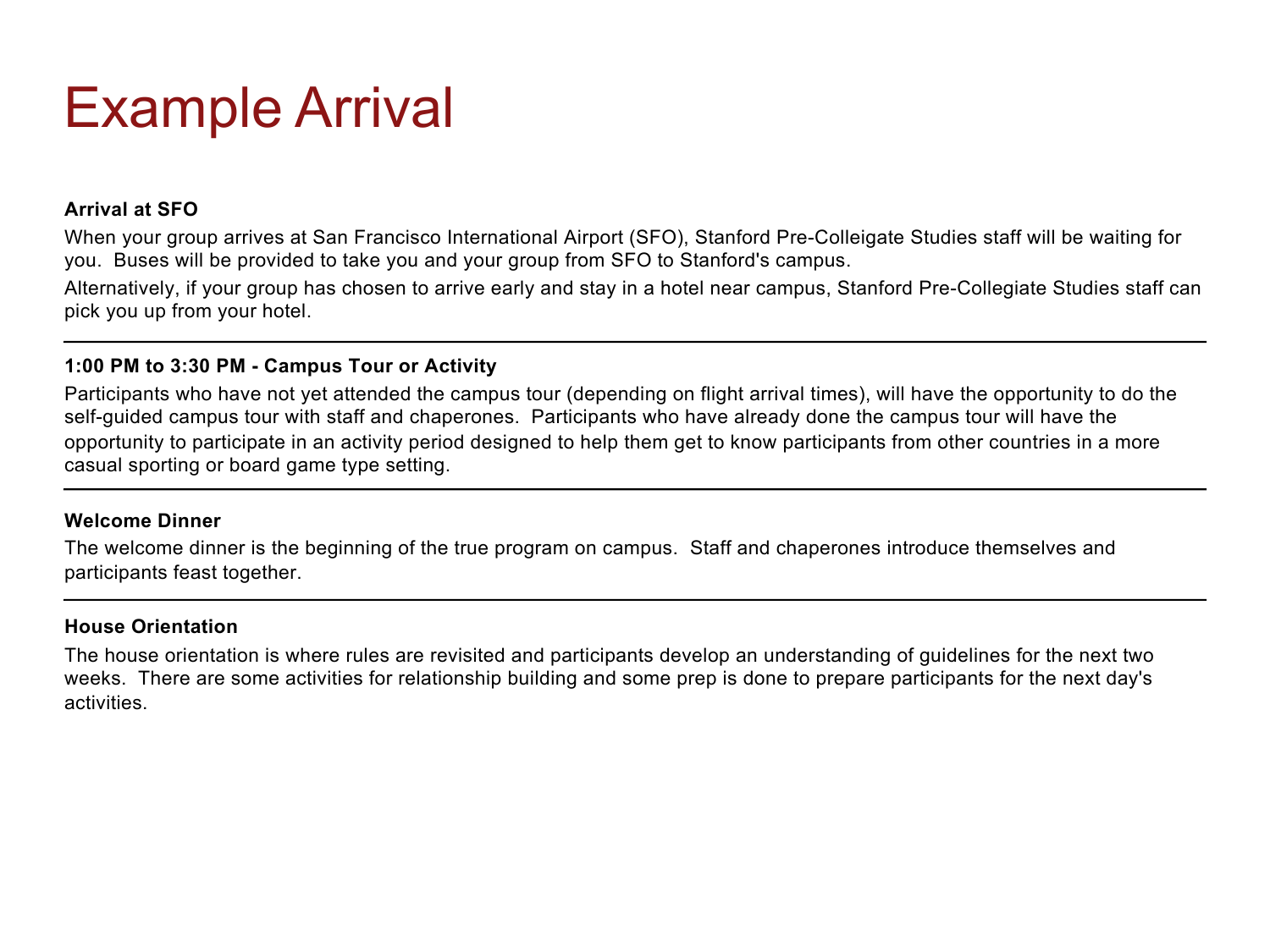# Example Typical Day

#### **8:00 AM to 9:00 AM - Breakfast**

Participants dine in the dining halls used by Stanford undergraduates during the academic year. The dining hall is all you can eat and can conform to eating restrictions, such as halal or other allergies.

#### **9:00 AM to 11:30 AM - Global Solutions Project Kickoff**

The Global Solutions Project is a key feature of Stanford Pre-Collegiate International Institutes. The kick-off begins the project that will run for two weeks and participants meet their Global Solutions Cohort.

#### **11:30 AM to 1:00 PM - Lunch**

Most days, participants dine in the dining halls used by Stanford undergraduates during the academic year. The dining hall is all you can eat and can conform to eating restrictions, such as halal or allergies. On these days, lunch is longer than other meals due to the fact that participants are usually walking from other parts of campus.

Some days, participants may be served boxed lunches, depending on the hours of the field trip. Boxed lunches are able to conform to eating restrictions, such as halal or allergies.

#### **Artificial Intelligence**

Participants take a variety of workshops during Stanford Pre-Collegiate International Institutes. Participants are not able to select workshops. This is intended to provide an example of a possible workshop topic.

#### **Sample Workshop: Artificial Intelligence**

This class is a fun, challenging, and fast-paced introduction to Artificial Intelligence. Artificial Intelligence (AI) is a field that has a long history but is still constantly and actively growing and changing. In this workshop, the students learn the basics of modern AI.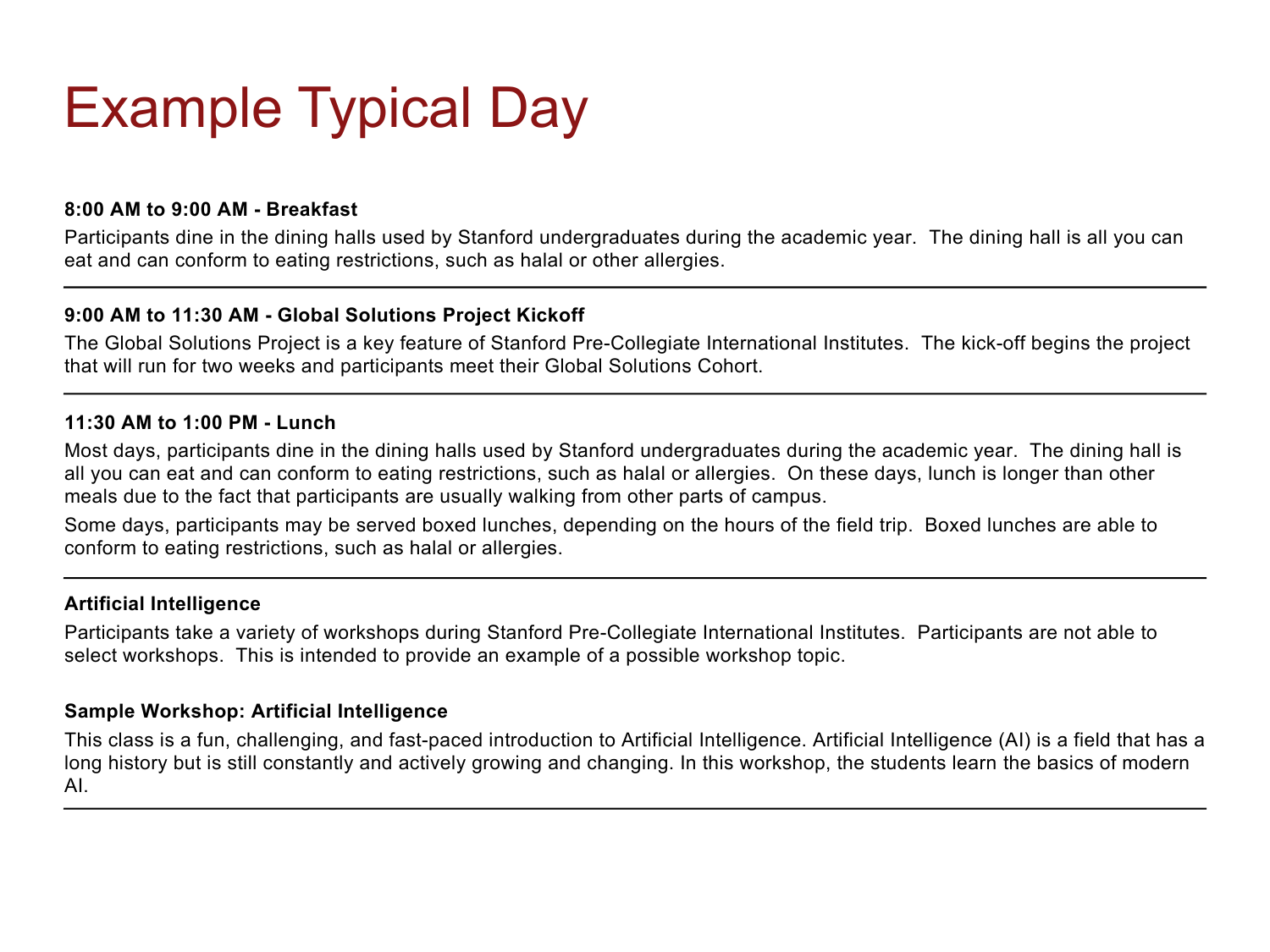# Example Typical Day

#### **3:30 PM to 6:00 PM - Global Solutions Team Project Work**

Participants are provided with a short snack break before getting into their Global Solutions Cohorts. Then, together, as a team, they are guided by Stanford Pre-Collegiate Studies Staff and Instructors through challenges. These challenges are designed to help participants develop greater global understanding and dig deeper into cultural differences between them and their team members. Through these challenges, participants develop intercultural communication skills. Each of these sessions builds upon the last and participants work together to understand complex global challenges and to build their global leadership skills.

#### **6:00 PM to 7:00 PM - Dinner**

Most days, participants dine in the dining halls used by Stanford undergraduates during the academic year. The dining hall is all you can eat and can conform to eating restrictions, such as halal or allergies.

Some days, participants may be served boxed dinners, depending on the hours of the field trip. Boxed dinners are able to conform to eating restrictions, such as halal or allergies.

#### **7:00 PM to 9:30 PM - Prepare for the Multicultural Exhibition**

Participants will take this time to prepare for the Multicultural Exhibition. Together, participants will decide what exactly they are doing for the Multicultural Exhibition. Then, they will spend this time either painting and decorating different items that will be at their booth, or rehearsing for their part in the cultural presentation.

#### **9:30 PM to 10:00 PM - House Meeting**

The house meetings are an opportunity for Stanford Pre-Collegiate Studies staff to check-in with participants. Our staff will go over the schedule for the next day's events and provide an opportunity for participants to ask any questions.

Participants may need to do some preparatory work during this time as well. For example, the night before the College Panel, our staff will gather participant questions for the panel.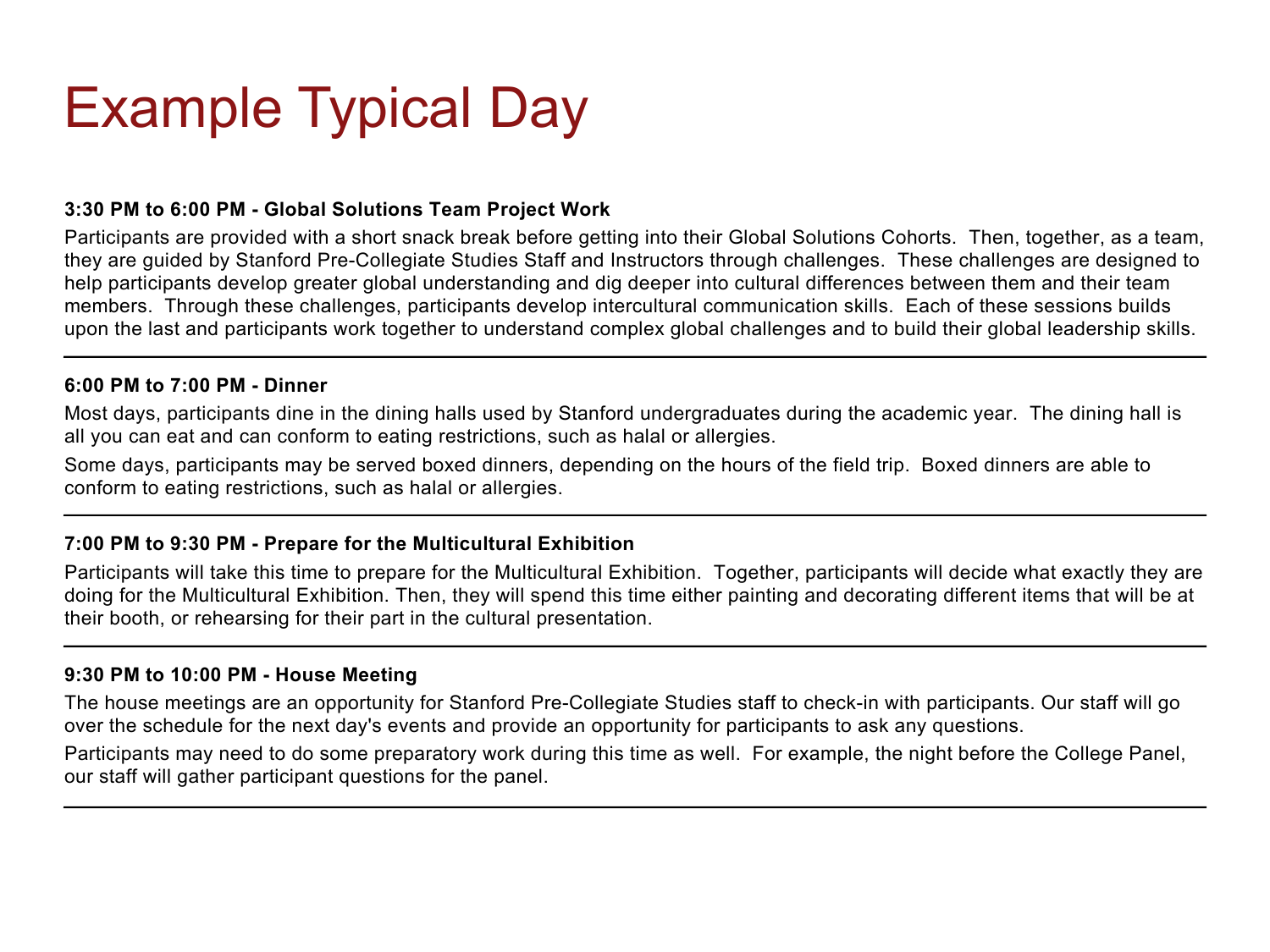# Example Field Trip Day

#### **8:00 AM to 9:00 AM - Breakfast**

Participants dine in the dining halls used by Stanford undergraduates during the academic year. The dining hall is all you can eat and can conform to eating restrictions, such as halal or other allergies.

#### **San Francisco Tour**

Participants will learn more about the Silicon Valley Bay Area through a field trip to San Francisco. Participants see the iconic Golden Gate bridge and explore the Pier area. Other activities dependent upon time, include a trip to the California Academy of Sciences, Golden Gate Park and more. During the trip, participants are provided boxed lunches and time permitting eat these as a picnic in Golden Gate park, otherwise, they are able to eat them on the bus. The San Francisco trip is frequently rated as a top activity by participants due to the opportunities to explore the city and learn more about the Silicon Valley Bay Area.

#### **6:00 PM to 7:00 PM - Dinner**

Most days, participants dine in the dining halls used by Stanford undergraduates during the academic year. The dining hall is all you can eat and can conform to eating restrictions, such as halal or allergies.

Some days, participants may be served boxed dinners, depending on the hours of the field trip. Boxed dinners are able to conform to eating restrictions, such as halal or allergies.

#### **Fire Pit Night**

Fire pit night is an outdoor activity where participants are able to see more of Stanford's campus, by walking around the dry Lake Lagunita. Participants go to the fire pit area, staff builds a fire, and participants are able to learn about making s'mores. S'mores are a traditional nighttime campfire treat that are popular in the United States and Canada. Participants roast their own marshmallows and build friendships while also connecting with the staff.

#### **9:30 PM to 10:00 PM - House Meeting**

The house meetings are an opportunity for Stanford Pre-Collegiate Studies staff to check-in with participants. Our staff will go over the schedule for the next day's events and provide an opportunity for participants to ask any questions.

Participants may need to do some preparatory work during this time as well. For example, the night before the College Panel, our staff will gather participant questions for the panel.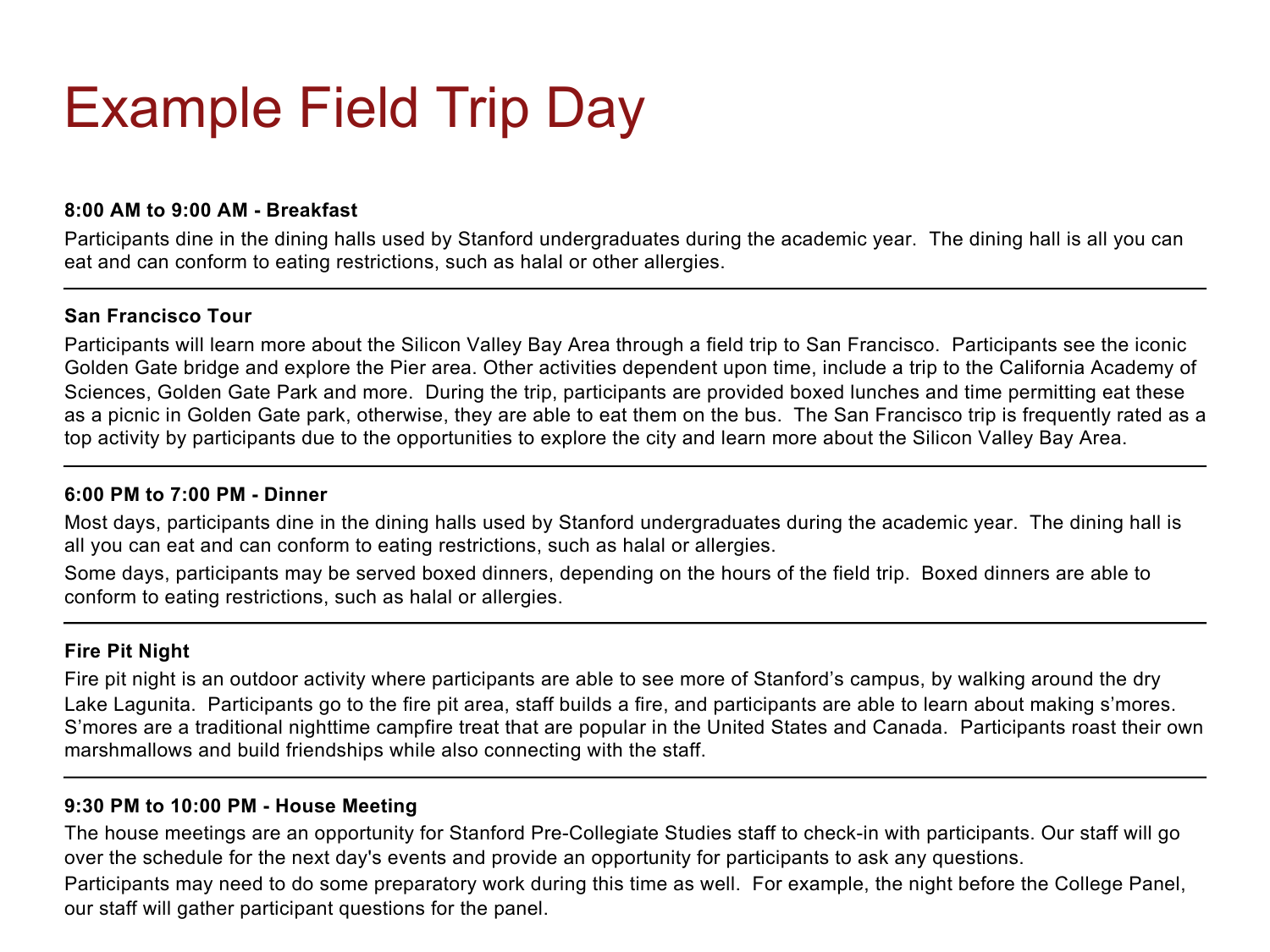## Example Departure

#### **8:00 AM to 9:00 AM - Breakfast**

Participants dine in the dining halls used by Stanford undergraduates during the academic year. The dining hall is all you can eat and can conform to eating restrictions, such as halal or other allergies.

#### **Time Varies Dependent Upon Flight - Check Out**

Participants return their keys to staff and say their final goodbyes.

#### **Time Varies Dependent Upon Flight - Bus To San Francisco Airport**

Depending upon the time for their flight, participants and chaperones gather upon buses and depart campus. Buses take participants and their chaperones to San Francisco Airport (or other local destinations depending on if organizers have additional field trips planned). Then, participants return home and are able to share their unique experiences and stories with family and friends.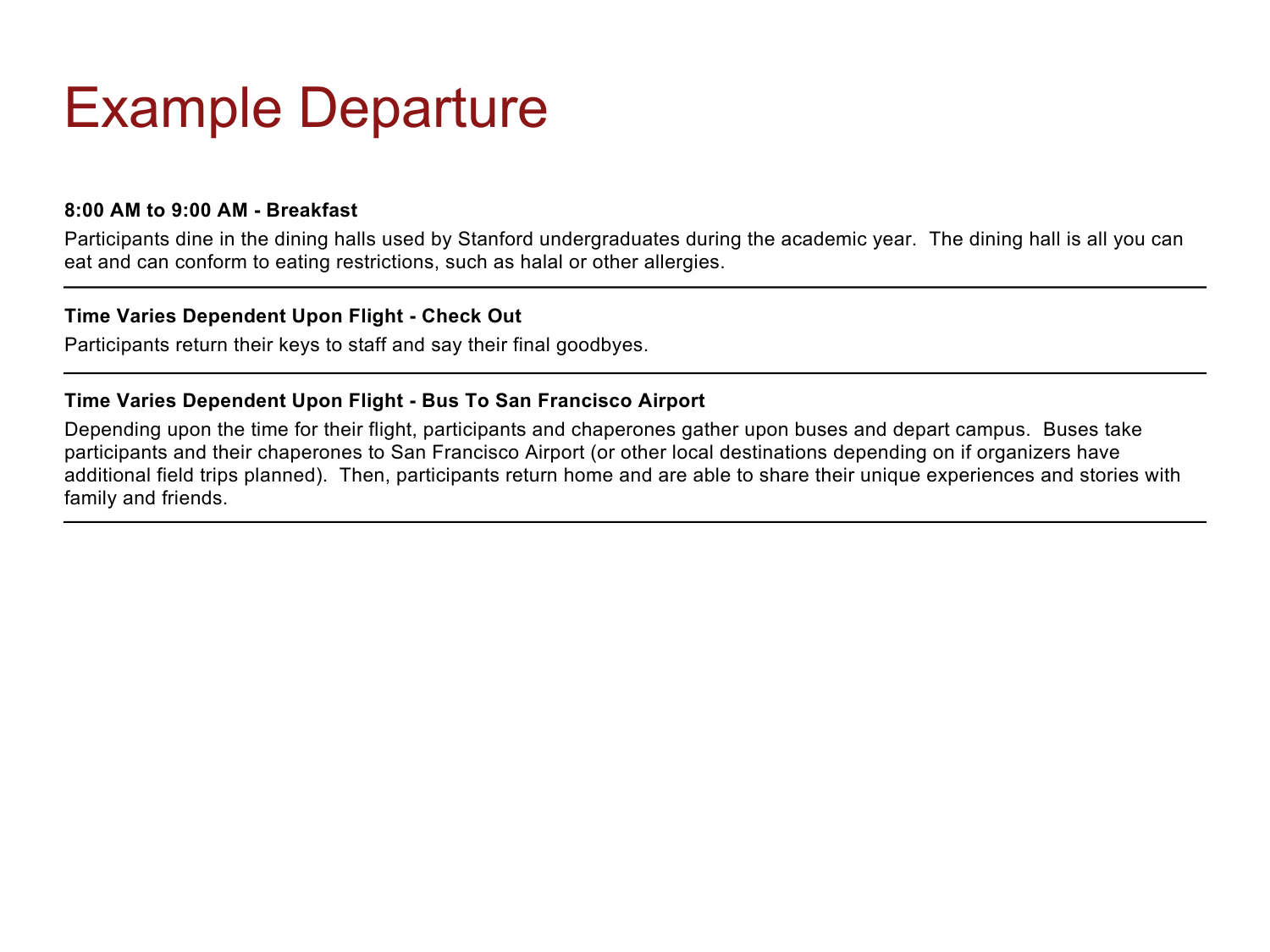### Sample Schedule: Week 1

|           | <b>Monday</b>     | <b>Tuesday</b>           | Wednesday                                                 | <b>Thursday</b>                                           | <b>Friday</b>                             | <b>Saturday</b>                   | <b>Sunday</b>                      |
|-----------|-------------------|--------------------------|-----------------------------------------------------------|-----------------------------------------------------------|-------------------------------------------|-----------------------------------|------------------------------------|
| Morning   |                   | Arrival at SFO           | <b>Global Solutions</b><br><b>Project Kickoff</b>         | <b>Business &amp;</b><br>Entrepreneur-<br>ship            | <b>Digital Anatomy</b><br>Lab Visit       | Free Time,<br><b>Optional On-</b> | San Francisco<br>Field Trip or     |
| Afternoon | <b>Travel Day</b> | Move In &<br>Campus Tour | Artificial<br>Intelligence                                | Math & Logic                                              | <b>Bio Science</b>                        | Campus<br><b>Activities</b>       | <b>Campus</b><br><b>Activities</b> |
| Afternoon |                   | Welcome<br><b>Dinner</b> | <b>Global Solutions</b><br>Team<br>Project<br><b>Work</b> | <b>Global Solutions</b><br>Team<br>Project<br><b>Work</b> | House-Based<br><b>Activities</b>          | <b>SF Giants Game</b>             | House-Based<br><b>Activities</b>   |
| Evening   |                   | House<br>Orientation     | Prepare for<br><b>Multicultural</b><br><b>Exhibition</b>  | Prepare for<br><b>Multicultural</b><br><b>Exhibition</b>  | <b>Multicultural</b><br><b>Exhibition</b> | or Outdoor<br><b>Movie Night</b>  | Fire Pit Night                     |

| $8:00 - 9:00$  | <b>Breakfast</b>       |
|----------------|------------------------|
| $9:00 - 11:30$ | <b>Morning Class</b>   |
| 11:30-1:00     | Lunch                  |
| 1:00-3:30      | <b>Afternoon Class</b> |

| <b>Activity Period</b> |
|------------------------|
| Dinner                 |
| <b>Evening Events</b>  |
| <b>House Meetings</b>  |
| <b>Personal Time</b>   |
|                        |

| Class                         |  |
|-------------------------------|--|
| <b>Multicultural Teamwork</b> |  |
| Social Activity or Event      |  |
| <b>Field Trip</b>             |  |